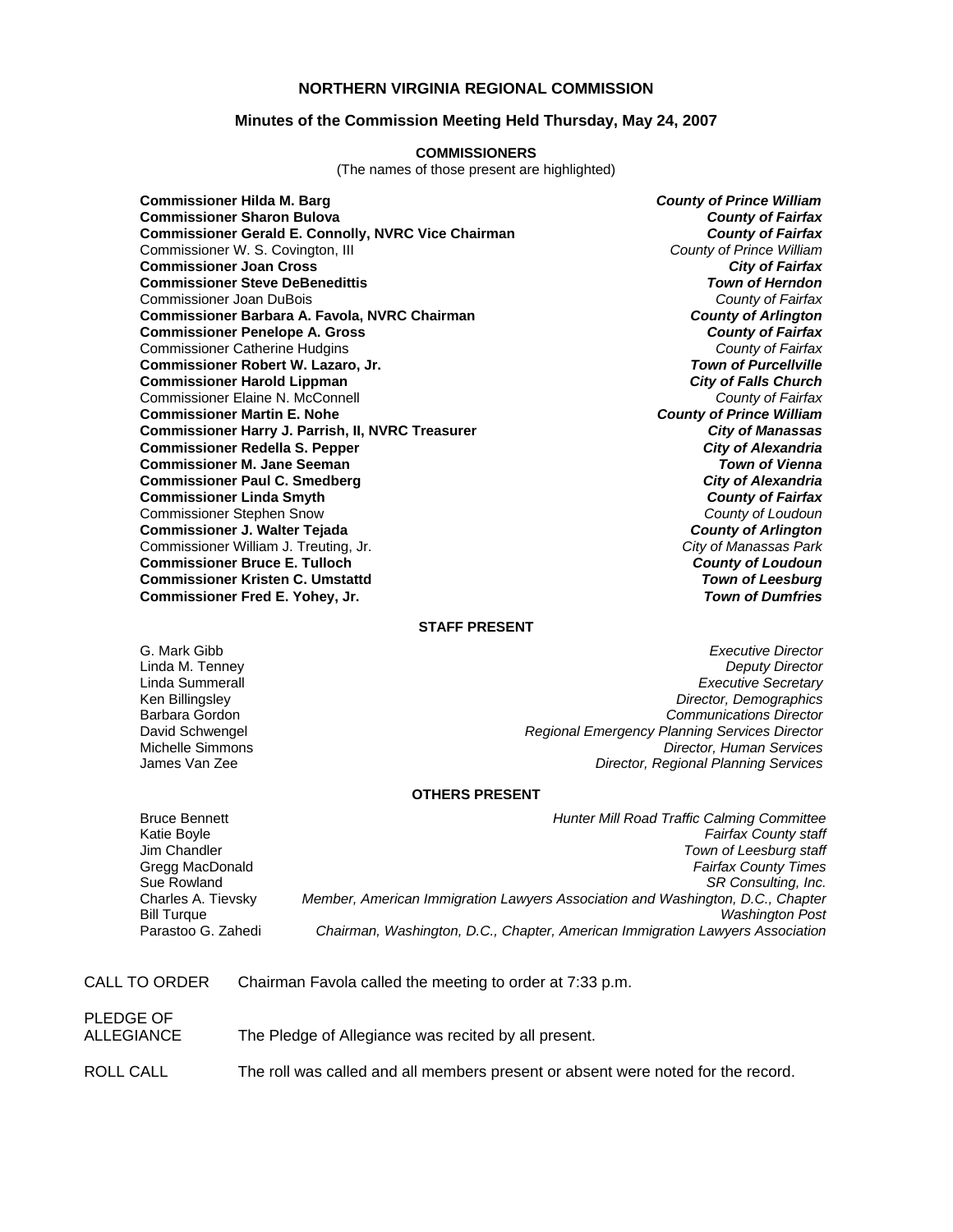Summary Minutes of the Commission May 24, 2007 Page 2 APPROVAL OF

MINUTES Commissioner Umstattd moved approval of the minutes of the April 26 meeting. The motion was seconded. Commissioner Lippman requested that the minutes be corrected to reflect that the Falls Church City Council expressed a sense of agreement on stronger gun control laws as a result of the tragedy at Virginia Tech and not a resolution as written. The minutes as amended were approved unanimously.

## PRESENTATION *Immigration Issues in Northern Virginia*

 Noting that Commissioner Tejada had arranged for the presentation, Chairman Favola asked him to make the introductions. Commissioner Tejada commented that immigration is an issue receiving both national and local attention, and it is important to separate myth from fact. Commissioner Tejada has launched a multicultural dialog in Arlington that includes workshops to help immigrants become citizens.

 Charles A. Tievsky practices immigration law in Reston, representing corporations and individuals in employment-related matters. He also staffs a *pro bono* legal clinic in Herndon. Mr. Tievsky is a member of the American Immigration Lawyers Association and its Washington, D.C., Chapter. Parastoo G. Zahedi, Chairman of the AILA's Washington, D.C., Chapter, practices immigration law in Tyson's Corner. She emigrated from Iran to America with her parents when she was a teenager, was educated in the Arlington and Fairfax county school systems, and earned her law degree from Georgetown University.

*Charles A. Tievsky* Mr. Tievsky observed that the U.S. Senate is in the midst of an historic debate on comprehensive immigration reform and how to balance the requirements of families and businesses with public concerns about both legal and illegal immigration. He cited a March 2005 Bureau of Labor Statistics report estimating 11-12 million undocumented persons in the U.S. It is estimated that 250,000-300,000 undocumented persons live in Virginia. He explained that U.S. immigration laws restrict the number of low-skilled non-citizens permitted to work in the U.S. The demand for labor exceeds the legal supply.

> Authority to regulate immigration is reserved to the federal government by Article I, Section 8 of the Constitution, which grants Congress the power to establish uniform rules of naturalization. Mr. Tievsky discussed recent local ordinances regarding legal status blocked by federal courts.

- *Parastoo G. Zahedi* Ms. Zahedi explained the Senate's bill is still being amended. She summarized the Border Security and Immigration Reform Act of 2007. (Commissioners Pepper and Bulova arrived during this review.)
- *questions & answers* Commissioner Gross inquired about the Coleman amendment and was told it is supposed to be considered on May 25.

Commissioner Connolly asked if individuals are responsible for checking workers' status and was told an individual is not responsible for checking the status of someone who does not regularly work for that individual. However, if an individual hires a worker independently to work on a routine basis (e.g., every other week or once a month), then the individual is responsible for checking that worker's status.

Commissioner Barg asked about forged documents. Mr. Tievsky said it is less prevalent since September 11<sup>th</sup>.

Commissioner Umstattd stated she would like a follow-up to this presentation as to what the localities are doing. How do local elected officials get the existing population to accept immigrants in their communities? Chairman Favola said this will be a future discussion and asked for volunteers to work on the presentation. Commissioner Tejada said he would take the lead.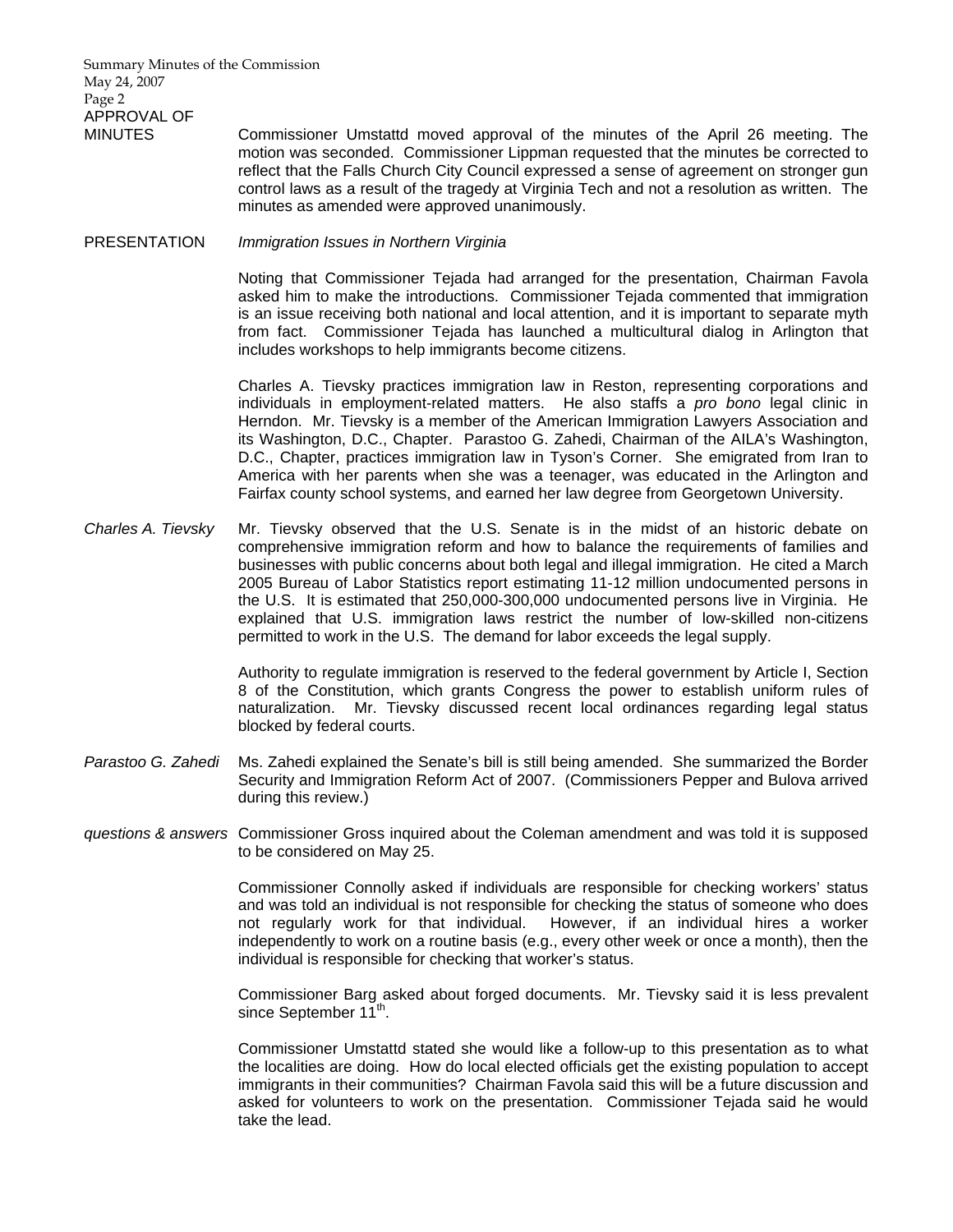CONSENT AGENDA Commissioner Connolly moved approval of the Consent Agenda, consisting of items outlined below. The motion was seconded and carried unanimously.

- A. Financial Reports for April 2007
- B. Resolution No. P07-23: Support the Revision or Repeal of Section 216 of the Federal Power Act, Which empowers the Department of Energy to Designate National Interest Electric Corridors
- C. Resolution No. P07-24: Engagement of Public Auditor

# EXECUTIVE DIRECTOR'S

REPORT Mr. Gibb distributed a copy of his report. Highlights include:

 • Four Mile Run Restoration Project: NVRC staff is working with Arlington and Alexandria staff to hire a contractor to develop design guidelines for the project corridor. A request for funding to the state for design of a signature pedestrian-cyclist bridge linking Arlington and Alexandria is pending.

 • Cameron Run Study Update: NVRC is working with the City of Falls Church on its inclusion in the partnership with Alexandria, Fairfax County and the U.S. Army Corps of Engineers. Last month, NVRC hosted the second meeting of the Cameron Run Inter-Agency Collaboration Group that fosters collaboration though the separate projects/studies in the Cameron Run/Holmes Run watershed. The Lake Barcroft Watershed Improvement District also participated.

 • Ryan White, Part A (Title I): Following a meeting this month between NVRC staff and D.C. HIV/AIDS Administration staff concerning communication issues, NVRC will receive a six-month advance on the formula award, nearly \$1.5 million, which will minimize cash flow issues among Virginia service providers. Additionally, staff was informed this afternoon that suburban Virginia's supplemental award is six percent higher than last year, at just under \$4 million.

 • International Partnerships: Mr. Gibb reported he received a phone call tonight from Bernd Steinacher, director of the Verband Region Stuttgart (NVRC's sister council), reporting that the METRIX conference has been approved for Northern Virginia in spring 2008.

 • NVTA Support: NVRC continues to play a key administrative support role and staff are actively participating in the five work groups.

 • NVRC in History: In 1957, the Northern Virginia Regional Planning & Economic Development Commission initiated a regional park needs study and recommended creating a regional park authority. The Northern Virginia Regional Park Authority was formed in 1958.

# CHAIRMAN'S

REPORT Chairman Favola reported that Mr. Gibb has served as the Commission's Executive Director for 20 years. On behalf of the members, she presented him with a portfolio with an engraved plate bearing the NVRC logo and his name.

# NOMINATING COMMITTEE

REPORT Commissioner Umstattd, Chairman of this year's Nominating Committee, reported the committee recommends the following slate of officers for election at the June 28 meeting:

> Gerald E. Connolly (Fairfax County) Chairman Harry J. "Hal" Parrish, II (City of Manassas) Vice Chairman Martin E. Nohe (Prince William County) Treasurer

 Commissioner Umstattd moved the slate of officers. The motion was seconded and unanimously carried.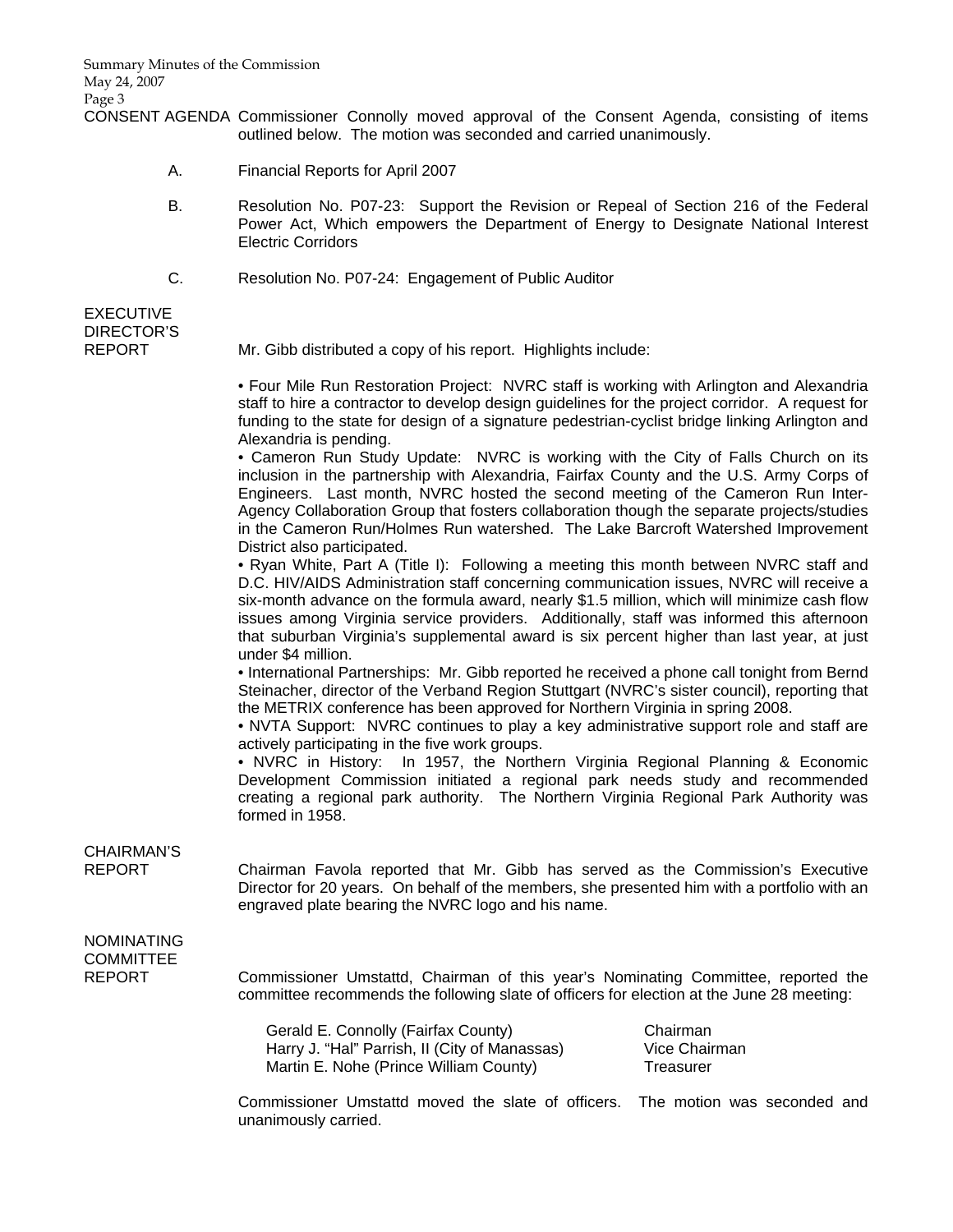Summary Minutes of the Commission May 24, 2007 Page 4

Chairman Favola called for nominations from the floor. There were none.

| <b>COMMITTEE</b><br><b>REPORTS</b><br>Communications | Commissioner Smedberg reported that NVRC staff serve on NVTA's public outreach work<br>group and maintain NVTA's web site.                                                                                                                                                                                                                                                                                            |
|------------------------------------------------------|-----------------------------------------------------------------------------------------------------------------------------------------------------------------------------------------------------------------------------------------------------------------------------------------------------------------------------------------------------------------------------------------------------------------------|
|                                                      | Over the past month, NVRC has issued press releases on the rain garden seminar,<br>NVTA's first public comment session, and the program at the National Building Museum on<br>the Four Mile Run Master Plan. News stories about NVRC continue to appear in various<br>media outlets.                                                                                                                                  |
|                                                      | Additionally, Ms. Gordon, NVRC's Communications Director, serves on a committee<br>developing a communications plan for the Virginia Association of Planning District<br>Commissions (VAPDC).                                                                                                                                                                                                                         |
| Legislative                                          | Commissioner Connolly reported that some localities will redouble their efforts to seek to<br>introduce state legislation to ban weapons in public facilities, adding that this was<br>unanimously passed by Fairfax County's Board. He added that weapons are currently<br>banned from the General Assembly Building, courthouses and schools.                                                                       |
|                                                      | Commissioner Connolly reported that the Northern Virginia Transportation Authority is<br>moving with great rapidity. NVTA is empowered to impose approximately \$300 million in<br>fees; some of that money is already earmarked. He thinks the agency will be looking at<br>bonding authority of approximately \$1.5 million. NVTA members want to move swiftly after<br>the legislation goes into effect on July 1. |
|                                                      | NVTA is trying to explore a relationship within the statute with the towns.                                                                                                                                                                                                                                                                                                                                           |
|                                                      | Commissioner Umstattd thanked the NVTA members for listening to the towns' concern.<br>The way the planning advisory committee is drafted, the five towns will have a<br>representative out of a total of 23 members. She added that the town mayors will meet<br>together regularly to develop their position.                                                                                                       |
|                                                      | Commissioner Umstattd pointed out that the Town of Leesburg has far more experience in<br>building roads than does Loudoun County. Leesburg dedicates approximately 50 percent<br>of its General Fund Capital Projects money to streets and highways.                                                                                                                                                                 |
|                                                      | Commissioner Umstattd stated her belief that NVTA should rely on the existing structure of<br>NVRC.                                                                                                                                                                                                                                                                                                                   |
|                                                      | Commissioner Connolly agreed that NVTA should have a small core staff. Mr. Nohe stated<br>this is the sentiment of most of the NVTA members.                                                                                                                                                                                                                                                                          |
|                                                      | Commissioner Connolly said the towns' position was clearly and sympathetically heard by<br>the NVTA members at its public comment session, but said the statute will not be changed.                                                                                                                                                                                                                                  |
|                                                      | Commissioner Parrish also thanked Mr. Gibb and Ms. Summerall for the support they<br>provide to NVTA.                                                                                                                                                                                                                                                                                                                 |
| Operations                                           | Commissioner Parrish reported the committee met last week and discussed the financial<br>reports and the choice of an auditor, and received the first review of the proposed<br>employee compensation plan. The Operations Committee will bring the plan to the<br>Commission shortly.                                                                                                                                |
| OTHER BUSINESS                                       | • Chairman Favola reported that she and Commissioners Hudgins, Gross, Lippman and<br>Cross had a conference call with NVRC staff concerning next month's presentation on                                                                                                                                                                                                                                              |

mental health, which will cover access and financing among other aspects.